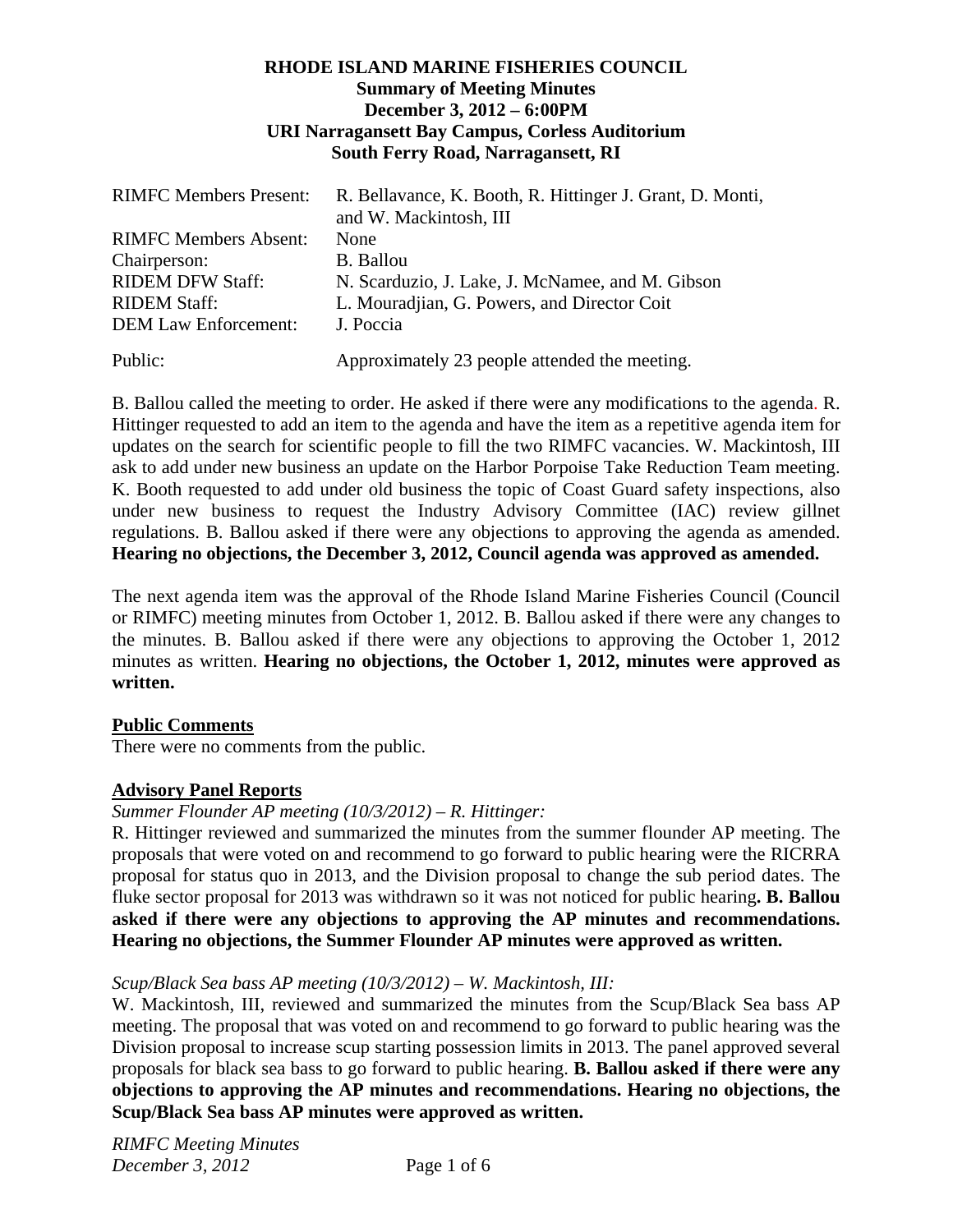*Atlantic Hearing Ad hoc Committee meeting (10/3/2012) – W. Mackintosh, III:* **B. Ballou asked if there were any objections to approving the minutes and recommendations from the Atlantic Hearing Ad hoc Committee meeting. Hearing no objections, the minutes were approved as written.**

## **New Business**

*Council recommendations on November 8, 2012 Public hearing items:* 

**1) Amendments to the commercial summer flounder quota management plans for 2013**:

R. Hittinger clarified that the Summer Flounder Advisory Panel (AP) voted unanimously to recommend status quo, which was proposal #1, also the group voted 4 to 3 in favor to recommend the changes outlined in proposal #2, to change the dates and possession limits.

B. Ballou asked for the Division recommendation. M. Gibson stated the Division was fine with status quo if that was what the Council recommended. He pointed out that the Department was involved in a planning process for summer flounder on a larger scale and he felt the summer flounder management plan was fine to remain as is until those meetings were conducted. He also noted the Division had sufficient authority to increase or decrease allowances from the starting limits in accordance with the quota and catch rates.

**R. Hittinger made a motion to recommend that the Director adopt proposal #2; decrease the Winter-1 sub period starting possession limits to 300 pounds per day or for the aggregate period 2,500 pounds per week, and change the summer sub period end date to September 15 and the fall start date to September 16. K. Booth seconded the motion.** 

**B. Ballou asked for the vote. The motion failed with a vote of 3/3: three (3) in favor: (K. Booth, D. Monti, R. Hittinger); three (3) opposed: (J. Grant, R. Bellavance, and W. Mackintosh, III).** 

There was further Council discussion about the two proposals.

**W. Mackintosh, III made a motion to recommend that the Director stay with status quo, proposal #1, the Winter-1 sub period starting possession remain at 500 pounds per day or for the aggregate period 3,500 pounds per week. R. Bellavance seconded the motion.**

**B. Ballou asked for the vote. The Council voted in favor to recommend that the Director stay with status quo, proposal #1; the Winter-1 sub period starting possession to remain at 500 pounds per day or for the aggregate period 3,500 pounds per week, the summer sub period starting possession to remain at 100 pounds per day or for the aggregate period 700 pounds per week, and the fall sub period starting possession to remain at 700 pounds per day. The vote was three (3) in favor: (W. Mackintosh, III, J. Grant, R. Bellavance); one (1) opposed: (D. Monti); and two (2) abstained:(K. Booth, R. Hittinger). The motion passed 3/1/2.** 

**2) Amendments for the commercial scup quota management plans for 2013:**

*Division recommendations: to increase starting possession limits of 10,000 lbs/week for May/July/Sept sub periods:* B. Ballou asked for the Division recommendation. M. Gibson stated the Division supports this proposal (proposal #2), which was also endorsed by the scup/black sea bass AP.

**D. Monti made a motion to recommend that the Director adopt proposal #2, an increase in the scup starting possession limits of 10,000 lbs/week for the May/July/Sept sub periods. J.**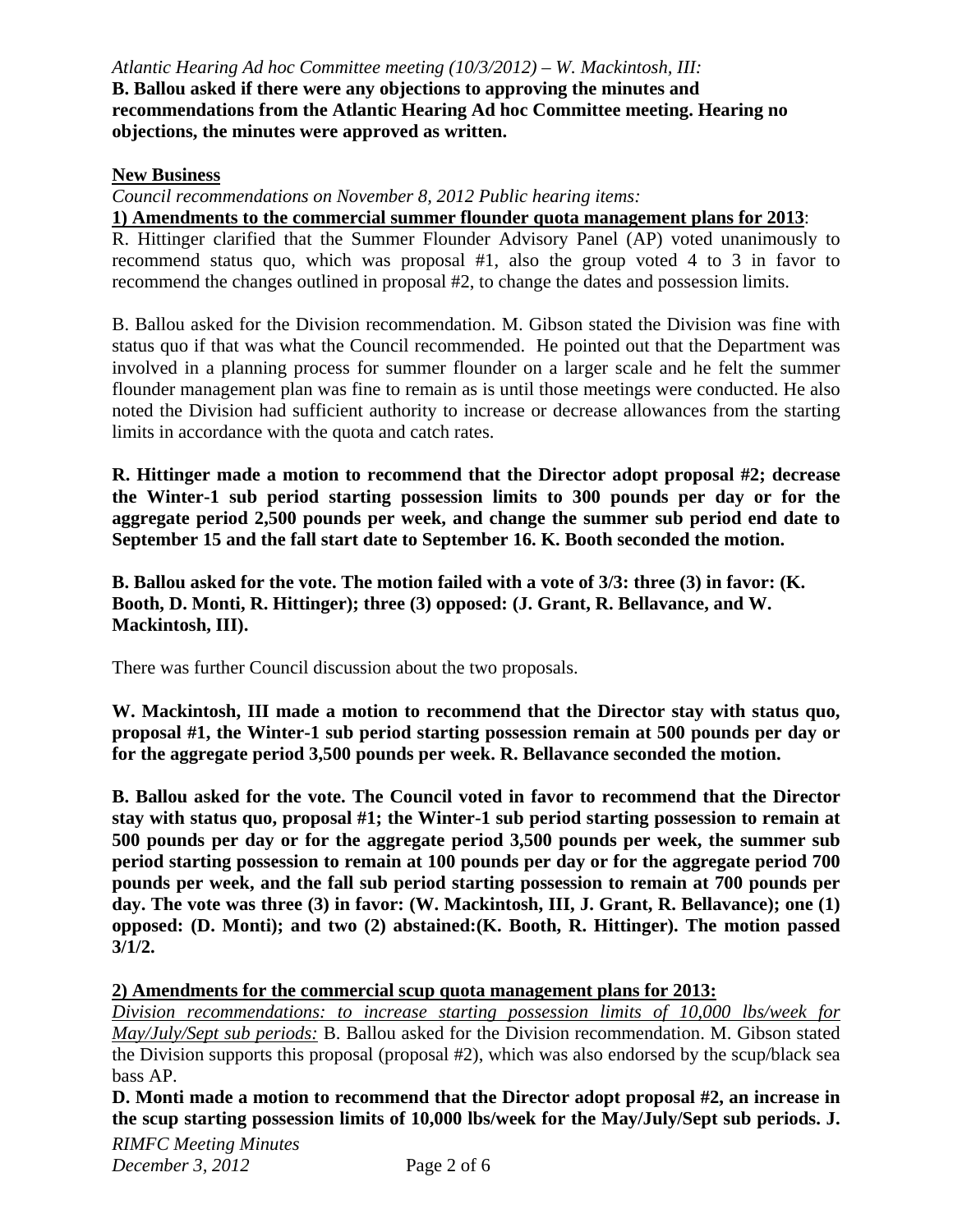## **Grant seconded the motion.**

R. Hittinger commented to point out the disproportions between the recreational sector and the commercial sector. He noted the recreational sector had been restricted much more than the commercial sector. He noted the irony in 50,000 lbs for one commercial vessel and just wanted to point out the imbalance in this fishery.

**B. Ballou asked for the vote. The Council voted unanimously to recommend that the Director adopt proposal #2, an increase in the scup commercial starting possession limits of 10,000 lbs/week for the May/July/Sept sub periods. The vote was six (6) in favor: (K. Booth, J. Grant, D. Monti, R. Bellavance, W. Mackintosh, III, and R. Hittinger). The motion passed 6/0.** 

#### **3) Amendments to the commercial black sea bass quota management plans for 2013:**

B. Ballou asked for the Division recommendation. M. Gibson stated the Division did not express a preference during the AP process since there was so little fish to work with in terms of the state quota, and indicated the Division was fine with status quo.

**J. Grant made a motion to recommend that the Director remain with status quo for the commercial black sea bass fishery (50 pounds during the summer months). W. Mackintosh, III seconded the motion.** 

**B. Ballou asked for the vote. The Council voted in favor to recommend that the Director remain with status quo for the commercial black sea bass fishery, (50 pounds per day during the summer months). The vote was five (5) in favor: (J. Grant, D. Monti, W. Mackintosh, III, R. Bellavance, and R. Hittinger); one (1) opposed: (K. Booth). The motion passed 5/1.** 

## **4) Amendments to the state waters Atlantic herring fishery management plan:**

**W. Mackintosh, III made a motion to recommend that the Director adopt the proposed amendments to the Atlantic Herring management plan as proposed by the Division. R. Bellavance seconded the motion.** 

**B. Ballou asked for the vote. The Council voted unanimously to recommend that the Director adopt the proposed amendments to the Atlantic Herring management plan as proposed by the Division. The vote was six (6) in favor: (K. Booth, J. Grant, D. Monti, R. Bellavance, W. Mackintosh, III, and R. Hittinger). The motion passed 6/0.** 

## *Discussion on recent back-to-back AP meeting process:*

B. Ballou indicated there were mixed comments on the process.

R. Hittinger noted he personally had difficulty staying out of work for a day of meetings. He stated he was only able to stay to chair his AP and then had to get back to work. He was unable to attend any of the other meetings. He noted he had received comments from others that were not able to attend the meetings because they had to go to work that day. He felt it was difficult to conduct these meetings in a daylong process. W. Mackintosh, III stated he personally liked getting everything done in one day but he also agreed with R. Hittinger's comments that some people would not be able to attend meetings during the day. He suggested keeping meetings to the evening hours but group as many meetings together as possible. He also suggested that the Division proposal be presented first so that the group could comment on those items and use those proposals to start discussions. K. Booth agreed that grouping advisory panels was a good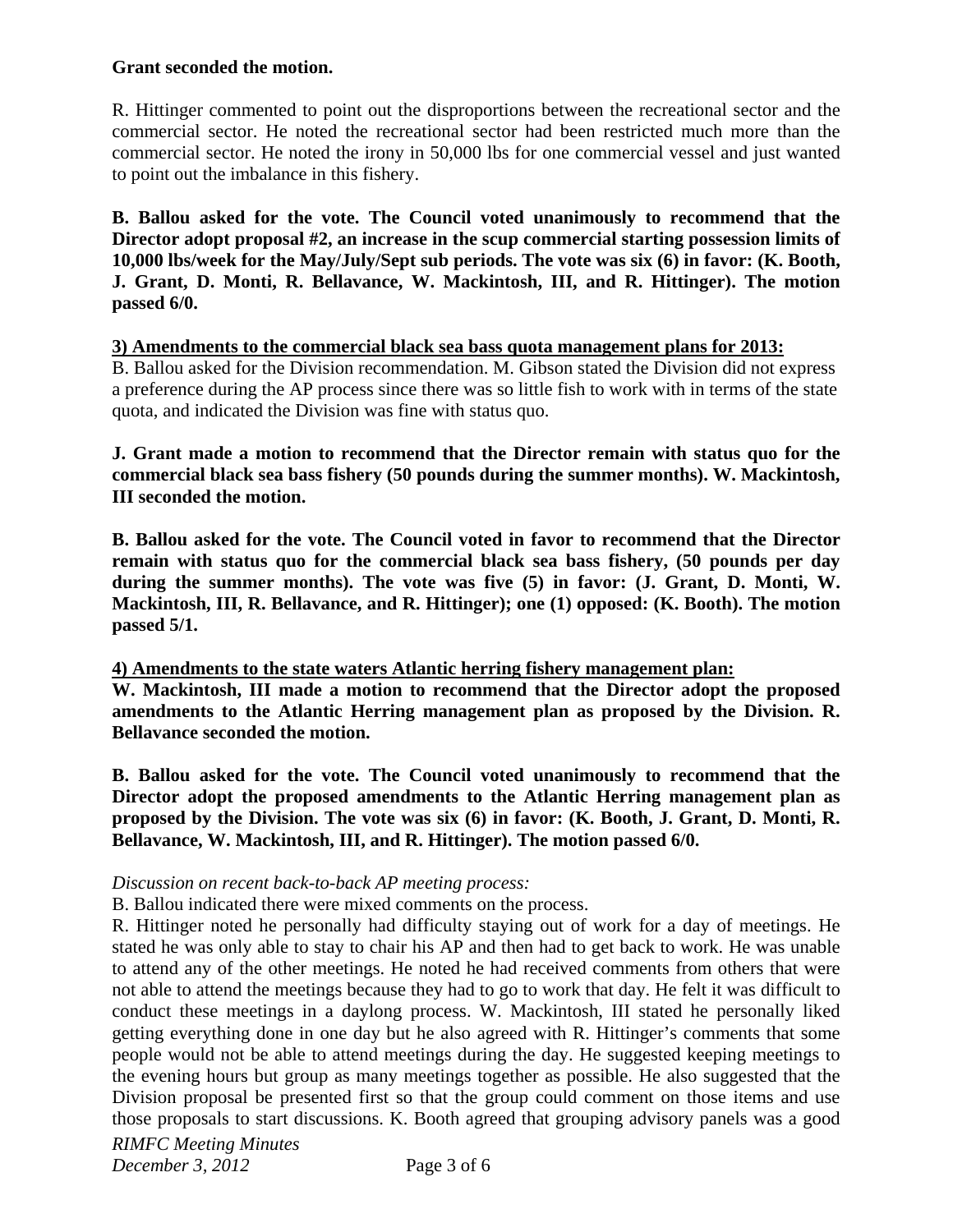idea but meetings should be held in the evenings starting around 6PM so more people were able to participate. He commented that AP's like the summer flounder AP should be help separately because of the number of people that show up and they tend to be longer meetings.

M. Gibson indicated the Division did not find any strong efficiency with holding the daylong schedule as opposed to the way meetings have been held in the past. He did agree with leading meetings with Division proposals to start discussions and grouping AP meetings to consolidate the number of meetings being held. Other Council members agreed with grouping AP's and having meetings later in the day to accommodate more people. It was suggested to group scup/black sea bass, and tautog AP's.

B. Ballou asked how the Council would like to group the upcoming series of AP meetings. The Council suggested the following grouping: (1) recreational scup/black sea bass, recreational summer flounder, and tautog AP's; (2) winter flounder and striped bass; and (3) separate meetings for the Groundfish AP, Menhaden AP, and Whelk Ad hoc committee meetings.

# *Approval of AP Agendas: Striped Bass, Scup/Black Sea Bass, Summer Flounder, Tautog, Menhaden, Winter Flounder, and Whelk Ad hoc Committee:*

J. Grant spoke about the timing of the Whelk Ad hoc Committee meeting and asked if it could be held earlier in order for the items to make the February public hearing docket.

N. Scarduzio explained that due to the APA process of noticing public hearings and all the requirements necessary with the promulgation of regulations that it was not possible to conduct a meeting and meet all the notice requirements in time to make the February public hearing timeline. She indicated that the Division had anticipated the whelk items would go forward at the April public hearing.

B. Ballou asked Council members if they had any comments or suggested changes for any of the AP agendas.

R. Hittinger stated he would like to add an item to the striped bass AP agenda. He asked to add a discussion on a potential ban on the use of yo-yo rigs.

## **B. Ballou asked the Council if there were any objections to approving the agendas as amended. Hearing no objections, all AP agendas were approved as amended.**

# *Update on Coastal Sharks/Spiny dogfish – M. Gibson:*

M. Gibson stated there had been some changes with spiny dogfish management where the quota had been increased, and a change to the starting possession limit. He asked the Council whether they thought they needed an advisory panel meeting to have the panel advise them or could the Division just go ahead and bring those items to public hearing. Gibson indicated that D. Pasante was present tonight and he may have other items that he would like an AP to discuss.

D. Pasante stated his concern was to keep the fishery open throughout the year, and it would be nice to be able to discuss various options in order to do that.

## **B. Ballou asked the Council if there any objections to approving the Groundfish AP agenda to discuss spiny dogfish and coastal sharks. Hearing no objections, the AP agenda was approved.**

## *Approval of Council meeting schedule for 2013 – B. Ballou:*

RIMFC meetings were scheduled for March 4, May 6, September 9, October 7, November 4, and December 2, 2013. N. Scarduzio explained this was a suggested schedule but additional meetings could be added if necessary. **D. Monti made a motion to approve the 2013 RIMFC meeting schedule. R. Hittinger seconded the motion. The Council voted unanimously to approve the 2013 RIMFC meeting schedule. The vote was six (6) in favor: (K. Booth, J. Grant, D. Monti, R. Bellavance, W. Mackintosh, III, and R. Hittinger). The motion passed 6/0.**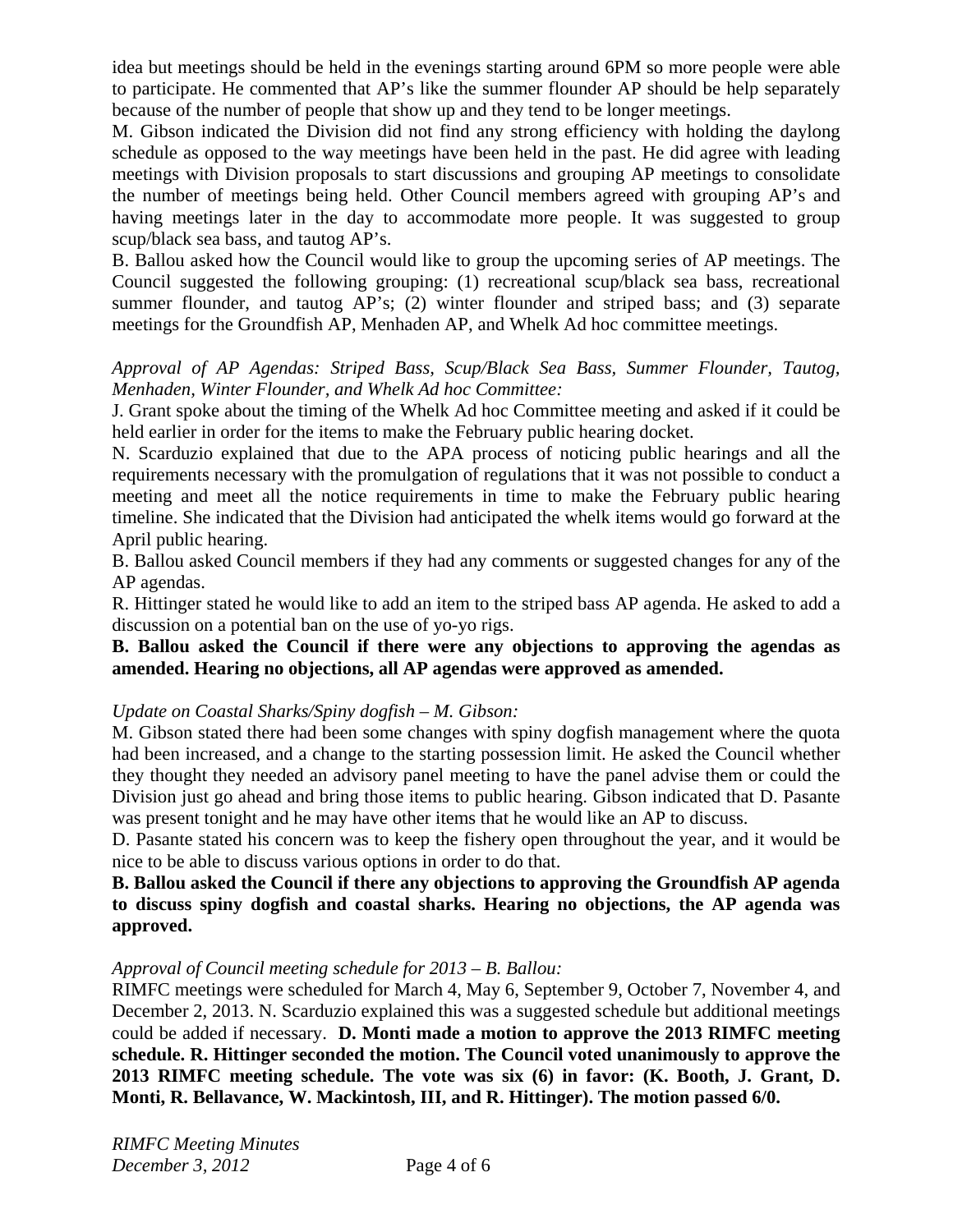## *Appointment of a Chair to the Winter Flounder AP- B. Ballou:*

Two Council members expressed interest in Chairing the Winter Flounder AP; R. Hittinger and R. Bellavance. R. Bellavance agreed to be the Chair. **B. Ballou asked the Council if there were any objections to having R. Bellavance Chair the Winter Flounder AP. Hearing no objections, R. Bellavance was appointed a the Chair for the Winter Flounder AP.** 

#### *Update on the Harbor Porpoise Take Reduction Team meeting - W. Mackintosh, III:*

W. Mackintosh, III informed the Council there was a recent meeting held in Providence. He commented there was a boycott of the meeting and half the scientific community did not show up because they were upset with NMFS. He explained that if too many Harbor Porpoises were caught there would be consequences such as adding two months to the closure period. Southern New England came very close to meeting the trigger. They were tying to work toward a compliance strategy. A new technology was developed to test pingers, to test if they were working or not. He explained the goal was to be 100% pinger use and try to get to a 93% effective rate. The new proposal for Southern New England will be 100% pinger use from September 15 until the end of June. All pingers will need to be tested on an annual bias with certification. Mackintosh indicated that industry would need to get the compliance rate up and the effective rate up.

#### *Continued Discussion – Coast Guard Safety Inspections – K. Booth:*

K. Booth indicated it was vague as to whom this applied to and when it was going into effect and wondered if enforcement could shed some light on the topic. He noted it was the issue of the EEZ. He was looking for some clarity.

R. Bellavance stated he sat on the Law Enforcement Advisory Panel with K. Blanchard and he commented that he did not think there was any defined process yet as to how they were going to enact these inspections. He indicated they were trying to get the manpower together and inspect boats and develop a set of guidelines but he felt that nothing had been determined yet. There was Council discussion about the inspections and which vessels would be impacted. R. Bellavance suggested waiting a little longer to see if there were any new developments. The Council agreed this should be a recurring agenda item until it was resolved.

## *Review of Gillnet Regulations - K. Booth:*

K. Booth stated there were no regulations for gillnets as to number of panels, or the total liner footage that could be placed in the water. He indicated the nets were set very close together and perpendicular to each other and it was difficult to navigate around them. He asked if the IAC or if the Department could develop some regulations for gillnets and look at what other states have for regulations. He suggested possibly a limit to the number of nets and mesh size. He was looking for a check and balance system because it appeared there were more and more people gillnetting. Booth suggested possibly at the next IAC meeting this could be reviewed.

R. Bellavance stated that we had already gone through a gillnet review process and there were a set of regulations in place just for gillnets. He felt if we were going to go through that exercise again he asked for a list of specific items that were not addressed in current regulations because the marking of buoys, the distance apart from other nets, net lengthens, etc. were already in regulation. W. Mackintosh, III agreed there were specific gillnet regulations already in place. He commented that it was more of an enforcement problem.

M. Gibson stated that the Division and the Council had already gone through the gillnet issue and there were gillnet regulations in place and possession limits in place so he was not clear as to what would be missing from the regulations that have already been reviewed.

D. Pasante stated there was an entire part of gillnet regulations already in place.

B. Ballou suggested that the Council focus on what exactly in the gillnet regulations that might